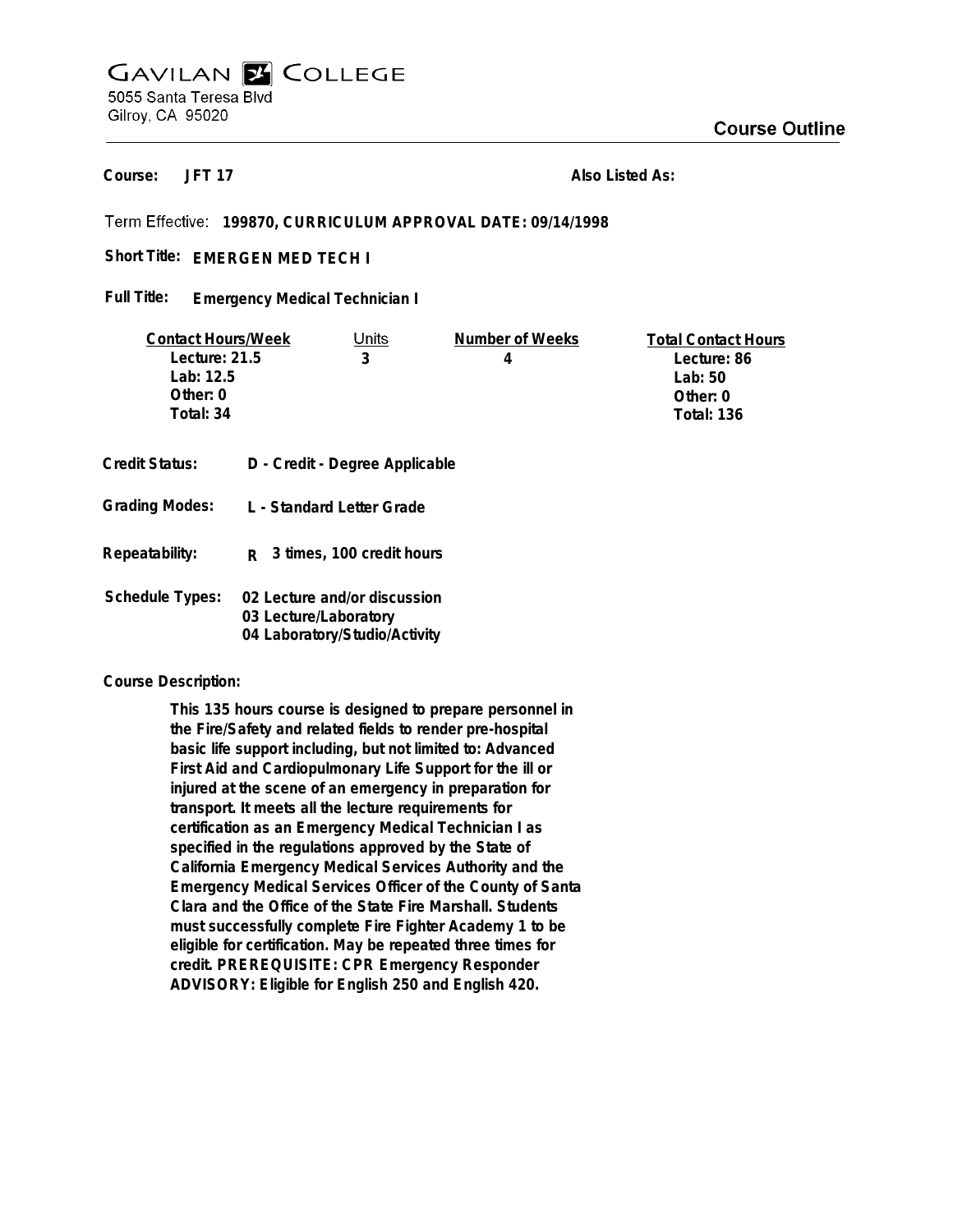**ARTICULATION and CERTIFICATE INFORMATION Associate Degree: CSU GE: IGETC: CSU TRANSFER: Transferable CSU, effective 199870 UC TRANSFER: Not Transferable**

## **PREREQUISITES:**

## **COREQUISITES:**

#### **STUDENT LEARNING OUTCOMES:**

**By the conclusion of this course the student will be able to: 1. Describe the major anatomical structures of the body and their functions in relations to the total body systems. 2. Interpret the interrelation of various anatomical structures, and their basic physiology when trauma has occurred. 3. Identify signs and symptoms which indicate disruptin of normal bodily processes of an emergent nature. 4. Communicate effectively to health care professional using terminology which will clearly report the condition of the patient, current treatment, and other patient data. 5. Plan and administer care to a patient which will either improve, stabilize, or prevent deterioration of the condition. 6. Access priorities of care with multiple trauma victims and/or multiple victims (triage). 7. Debate and interpret the legal implications of emergency care. 8. Identify his/her role in delivery of emergency medical services, including common problems and formulate suggestions for improvement of services to the community. COURSE OBJECTIVES: See goals. TOPICS AND SCOPE: Curriculum Approval Date: 09/14/1998 4 Wks 135 Hrs. I. Basic Anatomy and Physiology of the Major Body Systems**

**II. Patient Care**

**A. Observation and physical assessment of**

**the ill or injured person**

**1. Chief complaint**

**2. Mechanism of injury**

**B. Life-threatening emergencies**

**1. Airway obstruction**

- **2. Respiratory arrest**
- **3. Cardiac arrest**
- **4. Life-threatening bleeding**
- **5. Shock**
- **C. Injuries**

**1. Wounds**

**2. Fractures/dislocations**

**3. Injuries to the head, neck, chest,**

**abdomen, pelvis, back and extremities**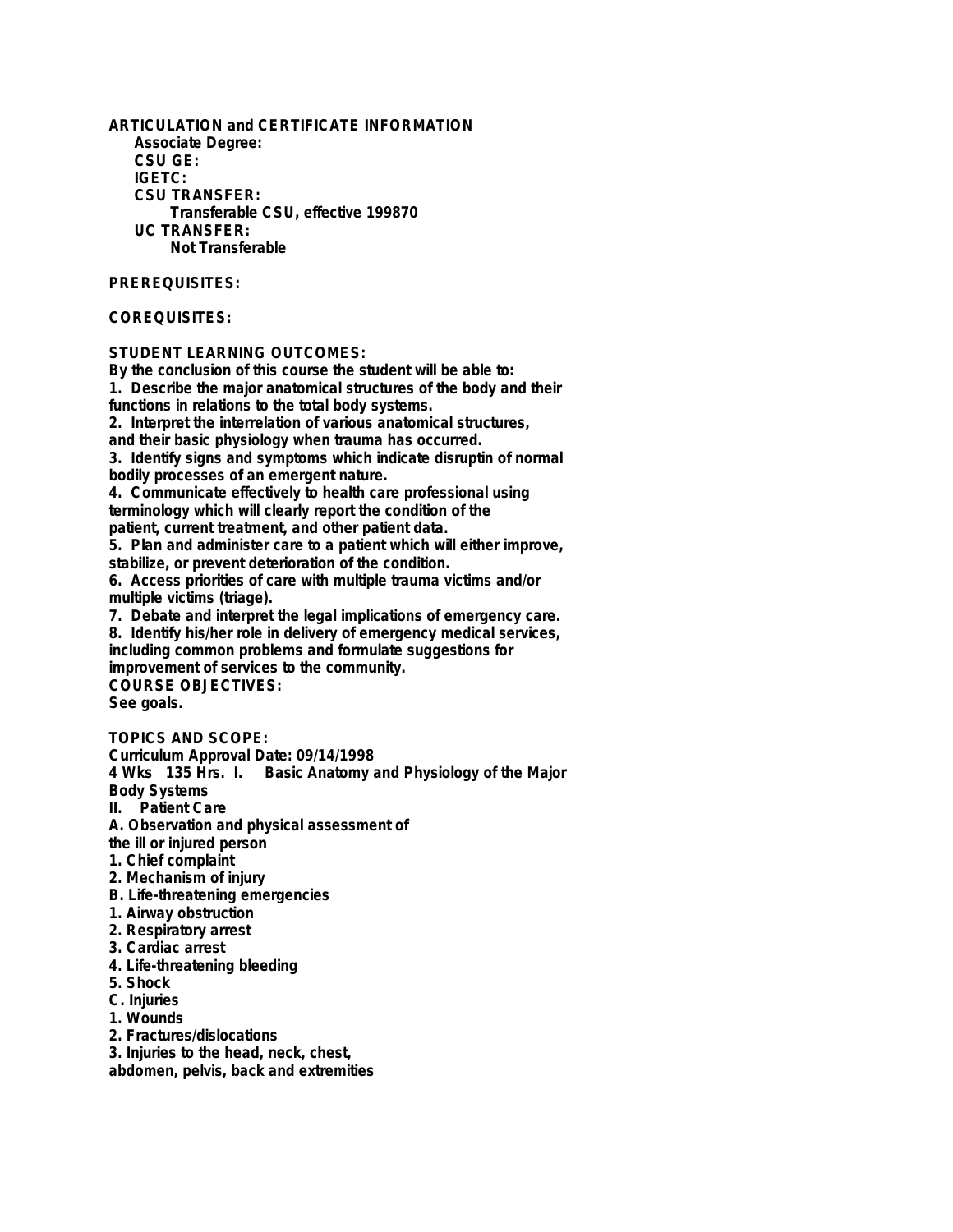- **D. Environmental emergencies**
- **1. Exposure to heat, cold and radiation**
- **2. Thermal, electrical and chemical burns**
- **3. Emergencies related to water and**

**drowning**

- **4. Gas inhalation**
- **5. Electrocution**
- **E. Poisoning**
- **F. Drugs and alcohol overdose**
- **G. Medical emergencies**
- **1. Heart attack**
- **2. Stroke**
- **3. Respiratory distress--asthma,**
- **emphysema**
- **4. Unconscious states**
- **5. Allergic reactions**
- **6. Bites and stings**
- **7. Acute abdominal problems**
- **8. Communicable diseases**
- **H. Care of the emotionally disturbed/unruly**
- **I. Emergency child birth**
- **J. Care of infants and children**
- **K. Care for the abused and/or sexually**
- **assaulted**
- **L. Death and dying, including Sudden Infant**
- **Death Syndrome**
- **M. Personnel safety**
- **III. Principles of Triage and Disaster Scene Management**
- **IV. Medical Care Duties of EMT 1**
- **A. Rules and responsibilities**
- **B. Legal aspects of emergency care**
- **C. Radio communications**
- **D. Records and reports**
- **E. Maintenance of medical equipment and**
- **supplies**
- **F. Modes of patient transportation**

**Lecture, discussion and demonstration will serve as the medium of instruction. Regular assignments will be made for out-of-class study and research. Quizzes and a final exam as well as individual guidance will be provided as required.**

## **REPRESENTATIVE TEXTBOOKS:**

**Required: ^uEmergency Care and Transportation of the Sick and^s ^uInjured^s, 4th edition, American Academy of Orthopedic Surgeons EMT Course EMT Skills Guide Reading level determined to be 12th + grade level.**

**SUPPLEMENTAL DATA: Basic Skills: N Classification: I Noncredit Category: Y**